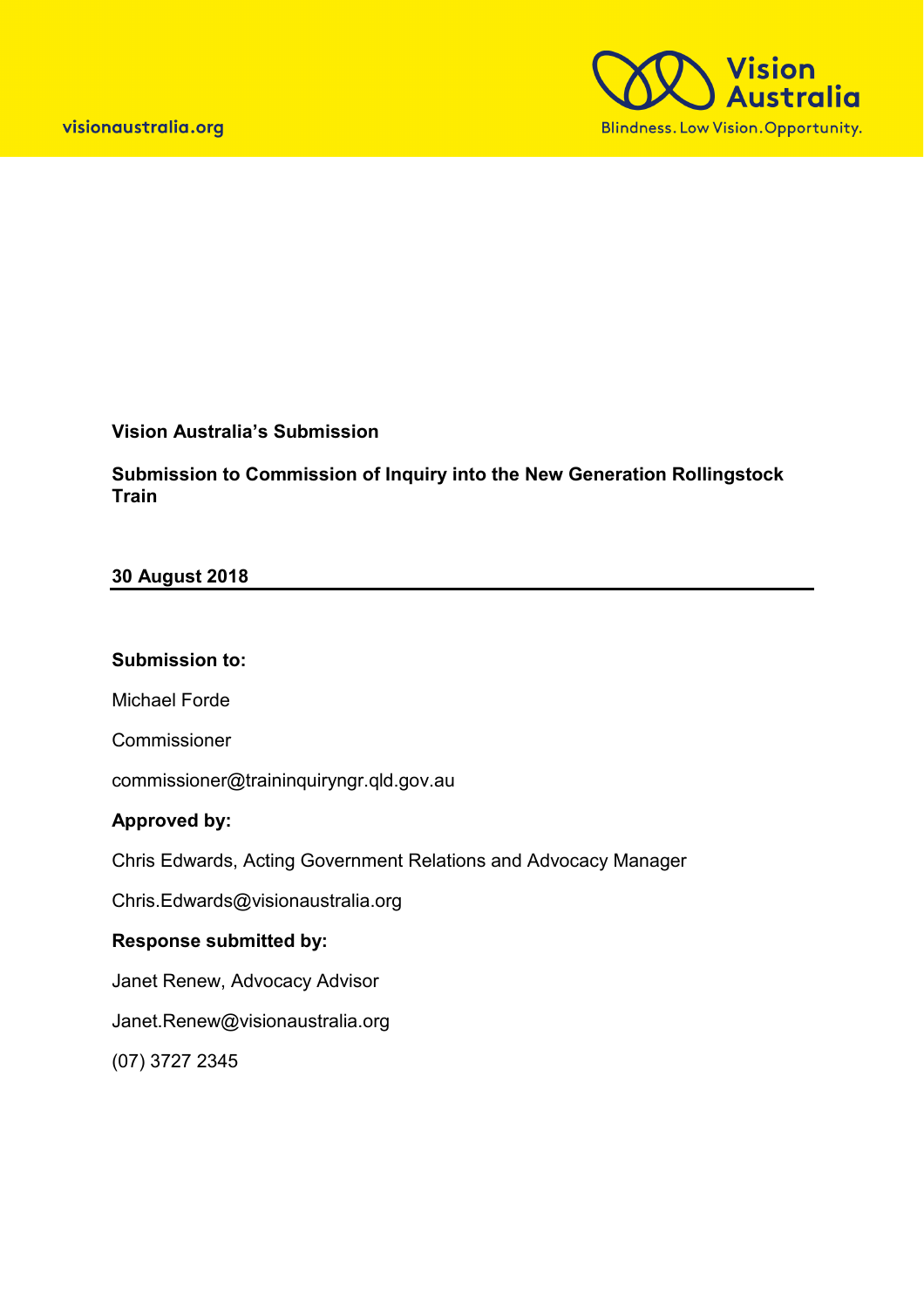

### **Introduction**

Vision Australia would like to thank the Commissioner for the opportunity to provide a submission to the Commission of Inquiry into the New Generation Rollingstock Train (NGR). In particular, under the inquiry's terms of reference, this submission relates to the design approval process under the contract including engagement with the disability sector, and decisions made by respective Governments, statutory authorities and departments that caused or contributed to a lack of accessibility and functionality in the NGR.

### **About Vision Australia**

Vision Australia is the nation's largest provider of services to people who are blind or have low vision. Our vision is that people who are blind or have low vision will have the choice to participate fully in every facet of life in the community.

To help realise this goal, we are committed to providing high-quality services to the community of people who are blind or have low vision, and their families, in areas that include early childhood, orientation and mobility, education, employment, information, recreation and independent living. We also work collaboratively with Government, business and the community to eliminate the barriers people who are blind or have low vision face in accessing the community or in exercising their rights as Australian citizens.

The knowledge and experience that Vision Australia gains through its interaction with clients and their families, and also by the involvement of people who are blind or have low vision at all levels of the Organisation, means that it is well placed to provide advice to governments, business and the community on the challenges faced by people who are blind or have low vision fully participating in community life.

Vision Australia, as an organisation in the blindness sector, therefore submits this comment to the Commission of Inquiry into the New Generation Rollingstock Train.

### **Queensland Government Accessibility Reference Groups**

Vision Australia is represented on two Queensland Government transport reference groups; the Department of Transport and Main Roads Accessibility Reference Group (TMRARG), and the Queensland Rail Accessibility Reference Group, (ARG).

Unfortunately, a lack of full consultation at procurement and design stages of the NGR, has resulted in identification of a number of accessibility issues with the NGR trains. The focus of this submission will be on problems associated with the location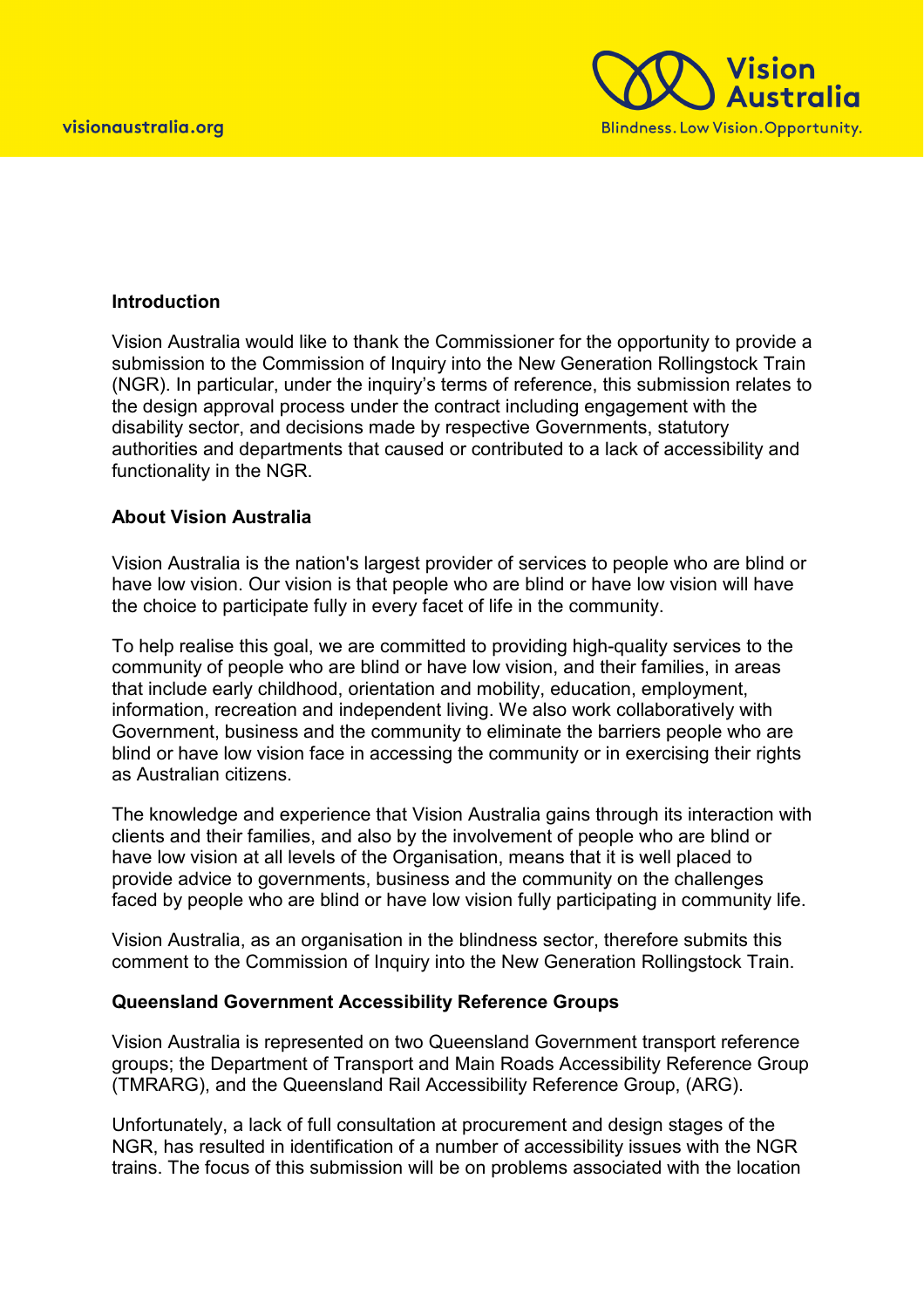

of the guard at the end of the NGR train, rather than mid-train close to the accessible boarding point on the platform.

Vision Australia made a submission to the Australian Human Rights Commission on 10 January 2018 in response to the Queensland Government application for temporary exemptions under the Disability Standards for Accessible Public Transport 2002 (Cwth) and the Disability Discrimination Act 1992 (Cwth).

Vision Australia was a member of the Accessibility Project Working Group (APWG), a sub-group of the Transport and Main Roads Accessibility Reference Group. The APWG was set up to make recommendations to the Minister for Transport. These recommendations were made with a view to resolving some of the accessibility issues on the NGR, and were submitted to the Minister early in August 2018. The scope of the matters considered by the APWG did not include access issues resulting from the location of the guard at the rear of the NGR.

# **Access to Transport**

At Vision Australia we promote the rights of people who are blind or have low vision to have equal access to services, including public transport services. People who are blind or have low vision are not able to drive vehicles, and are therefore more reliant on other forms of transport, including public transport.

Due to some access barriers faced by people who are blind or have low vision, many opt to travel by train rather than by bus. Queensland Rail currently provides platform audio announcements, on board audio announcements indicating the name of each train station, and boarding assistance from the guard located mid-train.

# **Background**

The NGR train was procured in December 2013 to the following technical specifications:

- (i) Single deck, electric train to operate on the South East Queensland suburban and interurban narrow-gauge rail network
- (ii) Six narrow body cars per train, with a train crew/drivers cab at each end (147 metres long)
	- (A) Two accessible cars (known as the MA and MB cars in the middle of the six-car set)
	- (B) Twelve allocated spaces, six in each accessible car
	- (C)One unisex accessible toilet module in the MB car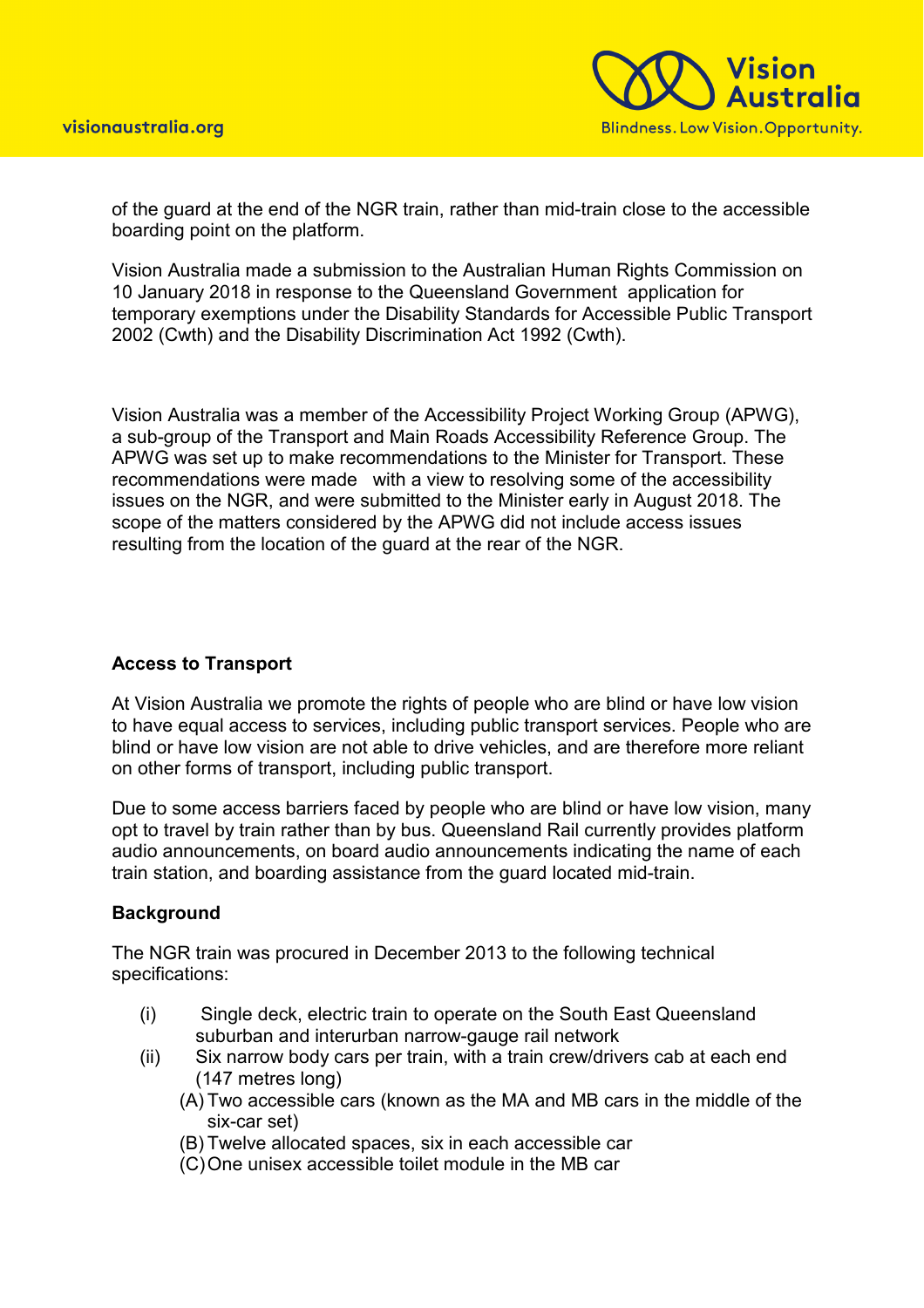

(D)Four priority seats in each car

The placement of QR staff at each end of the train, forming part of specification (ii), is of great concern to Vision Australia, and is the major focus of this submission.

### **Matters of discrimination falling outside the DSAPT**

The NGR train design has the guard located in the final carriage of the train, rather than mid-train, next to the assisted boarding point on the platform as is the current train configuration. This requires a different boarding assistance procedure which presents a number of barriers for people who are blind or have low vision.

There are many reasons why some people who are blind or have low vision may seek boarding assistance. Some of these may include:

-a person who is new to vision loss

-a person who is new to using a long white cane for navigation

-a person who is new to using a Seeing Eye dog for navigation

-people with low vision who do not use a long white cane or a Seeing Eye dog

-people who are blind or have low vision travelling with children

-people who are blind or have low vision who have an additional physical disability

-people who are blind or have low vision who are frail aged

### **Guard Location**

The isolation of the guard, 70 metres from the mid-platform assisted boarding point, is likely to diminish service levels for people who require assistance to board or alight, especially on unstaffed platforms. On these unstaffed platforms, customers who require boarding or alighting assistance could be overlooked or forgotten, left on the train or left behind on the platform. Unfortunately, this already occurs, and the frequency of these oversights is likely to escalate to a systemic problem with the increased remoteness of the guard. This is likely to constitute discrimination attributable to the design of the NGR.

The mid- train guard cab location is not a DSAPT issue, but Vision Australia believes that service failures are likely to occur and this will become a DDA issue. Currently, the guard cab is not more than  $5 - 10$  m from the assisted boarding point, allowing prompt and easy interaction between the guard and any customer waiting to board, including those who require assistance.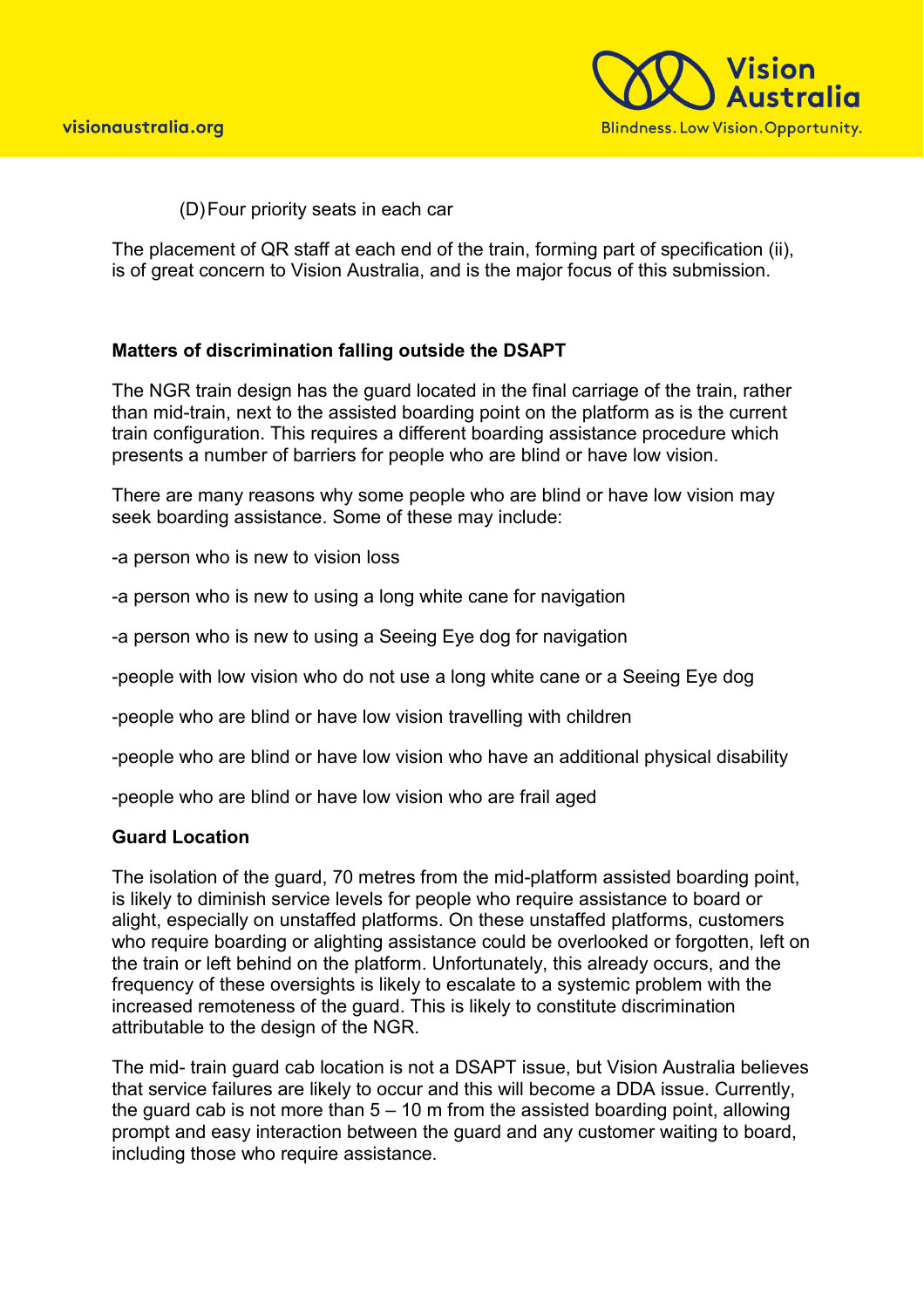

# **Platform Staff**

Platform staff assistance has been offered as the solution to the dilemma of the guard's remoteness from the assisted boarding point. Currently there are many QR stations that are only staffed for a few hours a day, and only a small minority are staffed 24 hours per day. Staffing all stations throughout operational hours would be extremely expensive, and would be a target for future cost cutting. Only a design solution, namely a mid-train guard cab, would ensure that, on unstaffed platforms, boarding and alighting assistance will be available at close proximity to customers who require that assistance.

### **Hidden Disability**

Customers with a hidden disability, waiting at the accessible boarding point will be located 70 metres from the guard in car 6. How will the customer communicate with the guard to ask for assistance? How will guards identify a hidden disability at that distance?

Guards will be challenged visually to identify a hidden disability at such a distance. On NGR trains, People who are blind or have low vision require verbal interaction with QR staff, as they are not able to identify non-verbal forms of communication such as waving or hand signals.

People who have low vision and do not use a cane or have an assistance animal, are people with a hidden disability.

# **The NGR boarding assistance trial**

Vision Australia participated in the NGR Boarding Assistance trial that was hosted by Queensland Rail on 6 December 2017. During this trial a number of access issues were identified which are likely to adversely affect people who are blind or have low vision, and require boarding assistance. These include:

1. Identification of person with a disability requiring boarding assistance